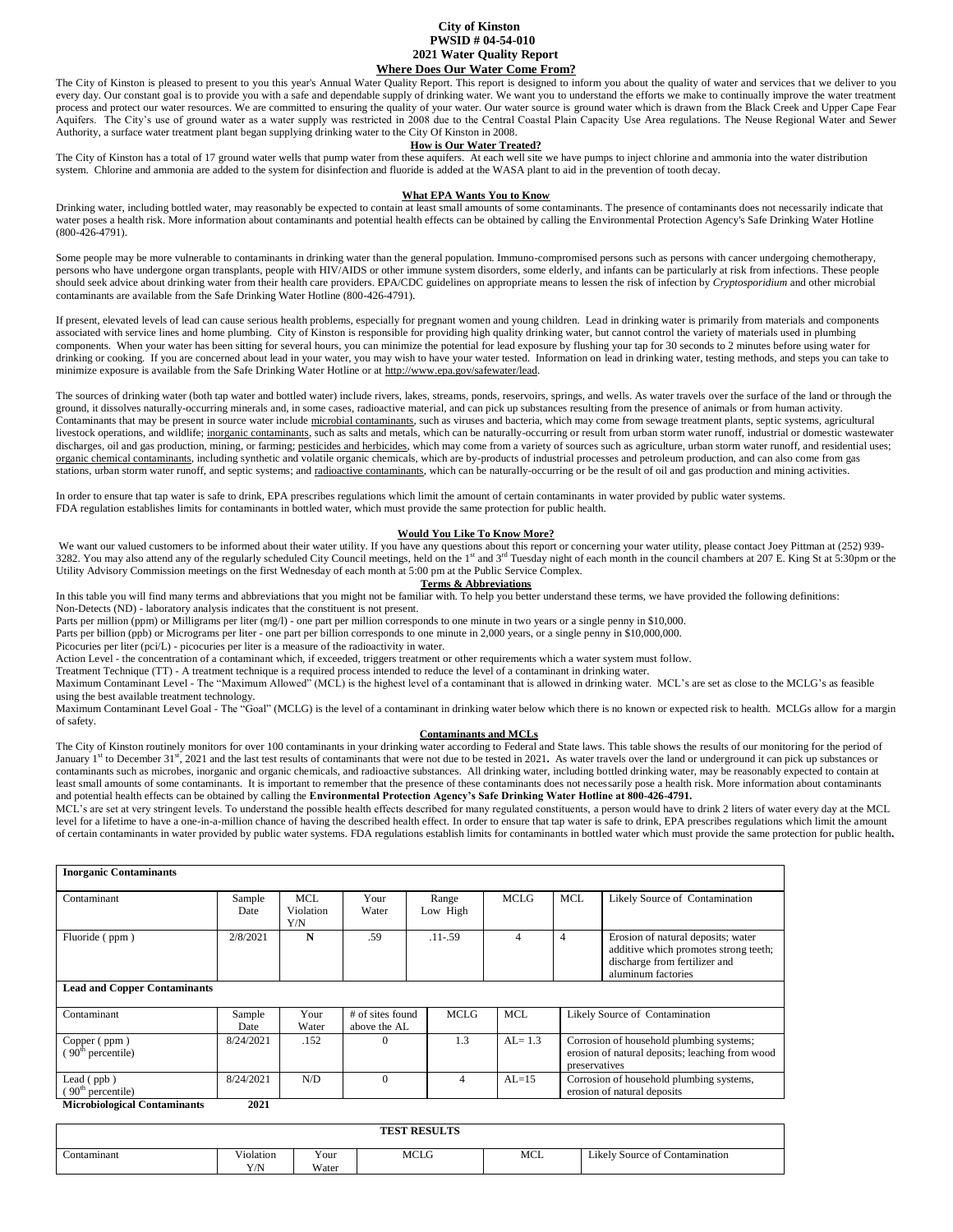| Total Coliform Bacteria             | N              |                                |               |                   |      |            |                                                                                                   | 5% of monthly<br>samples are<br>positive | Naturally present in the environment |
|-------------------------------------|----------------|--------------------------------|---------------|-------------------|------|------------|---------------------------------------------------------------------------------------------------|------------------------------------------|--------------------------------------|
| <b>Nitrate/Nitrite Contaminants</b> |                |                                |               |                   |      |            |                                                                                                   |                                          |                                      |
| Contaminant                         | Sample<br>Date | <b>MCL</b><br>Violation<br>Y/N | Your<br>Water | Range<br>Low High | MCLG | <b>MCL</b> | Likely Source of Contamination                                                                    |                                          |                                      |
| Nitrate (as Nitrogen) (ppm)         | 2/3/2021       | N                              | N/D           | N/D               | 10   | 10         | Runoff from fertilizer use; leaching<br>from septic tanks, sewage; erosion of<br>natural deposits |                                          |                                      |

| <b>Volatile Organic Contaminants</b> |                |                         |               |                   |             |            |                                                                          |
|--------------------------------------|----------------|-------------------------|---------------|-------------------|-------------|------------|--------------------------------------------------------------------------|
| Contaminant                          | Sample<br>Date | MCL<br>Violation<br>Y/N | Your<br>Water | Range<br>Low High | <b>MCLG</b> | <b>MCL</b> | Likely Source of Contamination                                           |
| Xylenes                              | 8/9/2021       | N                       | .0016         | $ND-0016$         | 10          | 10         | Discharge from petroleum factories;<br>discharge from chemical factories |
|                                      |                |                         |               |                   |             |            |                                                                          |
|                                      |                |                         |               |                   |             |            |                                                                          |
|                                      |                |                         |               |                   |             |            |                                                                          |
|                                      |                |                         |               |                   |             |            |                                                                          |

| <b>Stage 2 Disinfection Byproduct Compliance</b> |                 |                                |                              |                   |      |            |                                              |
|--------------------------------------------------|-----------------|--------------------------------|------------------------------|-------------------|------|------------|----------------------------------------------|
| Disinfection Byproduct                           | Year<br>Sampled | <b>MCL</b><br>Violation<br>Y/N | Your Water<br>(highest LRAA) | Range<br>Low High | MCLG | <b>MCL</b> | Likely Source of Contamination               |
| TTHM (ppb)                                       | 2021            | N                              | 30.65                        | 2.60-43.5         | N/A  | 80         | By-product of drinking water<br>disinfection |
| $HAA5$ (ppb)                                     | 2021            | N                              | 21.32                        | ND-34.1           | N/A  | 60         | By-product of drinking water<br>disinfection |

# **Disinfectant Residuals Summary**

|                   | Year<br>Sampled | <b>MRDL</b><br>Violation<br>Y/N | Your Water<br>(highest RAA) | Range<br>Low High | <b>MRDLG</b> | MRDL | Likely Source of<br>Contamination          |
|-------------------|-----------------|---------------------------------|-----------------------------|-------------------|--------------|------|--------------------------------------------|
| Chlorine (ppm)    | 2021            | N                               | 1.71                        | 1-4               |              | 4.0  | Water additive used<br>to control microbes |
| Chloramines (ppm) | 2021            | N                               | 2.52                        | 1-4               |              | 4.0  | Water additive used<br>to control microbes |

As you can see by the tables, all of the contaminants tested were within allowable limits. We're proud that your drinking water meets or exceeds all state and federal requirements. We have learned through our monitoring and testing that some constituents have been detected. The EPA has determined that your water is safe at these levels.

### **Special Health Concerns**

Some people may be more vulnerable to contaminants in drinking water than the general population. Immuno-compromised persons such as persons with cancer undergoing chemotherapy, persons who have undergone organ transplants, people with HIV/AIDS or other immune system disorders, some elderly, and infants can be particularly at risk from infections. These people should seek advice about drinking water from their healthcare providers. EPA/CDC guidelines on appropriate means to lessen the risk of infection by cryptosporidium and other micro biological's are available from the Safe Drinking Water Hotline **(800-426-4791)**.

#### **Conclusion**

Please call our office if you have questions. Telephone # **(252) 939-3282**

Contact person - Joey Pittman

Thank you for allowing us to continue providing your family with clean, quality water this year. In order to maintain a safe and dependable water supply we sometimes need to make improvements that will benefit all of our customers. These improvements are sometimes reflected as rate structure adjustments. Thank you for understanding. We ask that all our customers help us protect our water resources, which are the heart of our community, our way of life and our children's future.

## **When You Turn on Your Tap, Consider the Source**

The water that is used by this system is ground water and purchased surface water. The ground water wells are in the black creek aquifer and the purchased surface water is from Neuse Regional water plant.

# **Source Water Assessment Program ( SWAP ) Results**

The North Carolina Department of Environment and Natural Resources (DENR), Public Water Supply (PWS) Section, Source Water Assessment Program (SWAP) conducted assessments for all drinking water sources across North Carolina. The purpose of the assessment was to determine the susceptibility of each drinking water source (well or surface water intake) to Potential Contaminant Sources (PCSs). The results of the assessment are available in SWAP Assessment Reports that include maps, background information and a relative susceptibility rating of Higher, Moderate or Lower.

The relative susceptibility rating of each source for the **CITY OF KINSTON** was determined by combining the contaminant rating (number and location of PCSs within the assessment area) and the inherent vulnerability rating (i.c., characteristics or existing conditions of the well or watershed and its delineated assessment area.) The assessment findings are summarized in the table below.

**Susceptibility of Water Sources to Potential Contaminant Sources (PCSs)**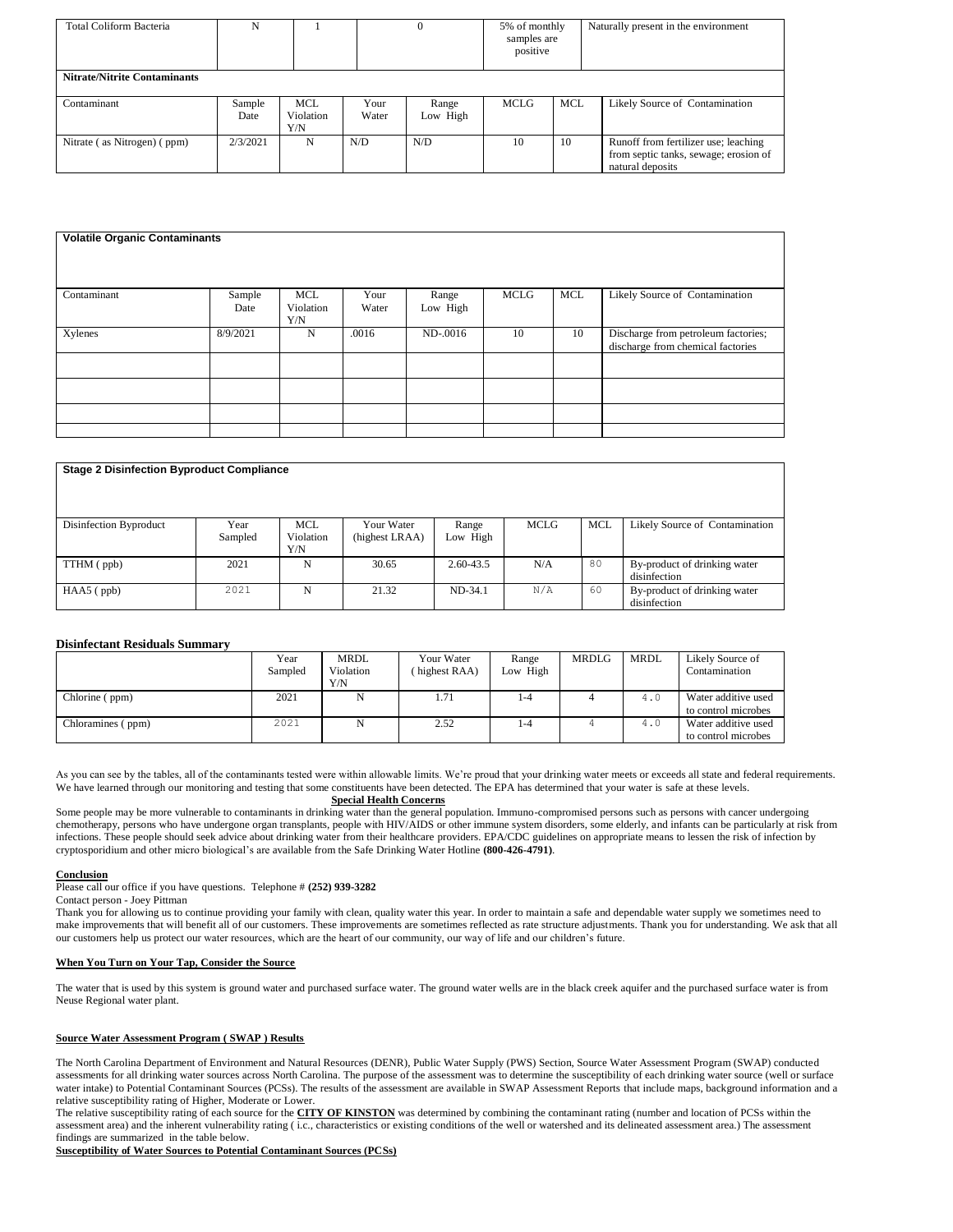The complete SWAP Assessment report for the CITY OF KINSTON may be viewed on the web at[: www.ncwater.org/pws/swap](http://www.ncwater.org/pws/swap) To obtain a printed copy of this report please mail a written request to: Source Water Assessment Program - Report Request, 1634 Mail Service Center, Raleigh NC 27699-1634, or email request to swap @ ncmail.net. Please give your system name, PWSID, and provide your name, mailing address and phone number. If you have any questions about the SWAP report please contact the Source Water Assessment staff by phone at 919-707-9078.

It is important to understand that a susceptibility rating of " higher " does not imply poor water quality, only the systems potential to become contaminated by PCSs in the assessment area.

| <b>Water Source Name</b>       | <b>Susceptibility Rating</b> |
|--------------------------------|------------------------------|
| Wells 1,3,4,6,7,9,11,14,17,19  | Moderate                     |
| Wells 5,8,12,13,15,18,20,21,16 | Lower                        |